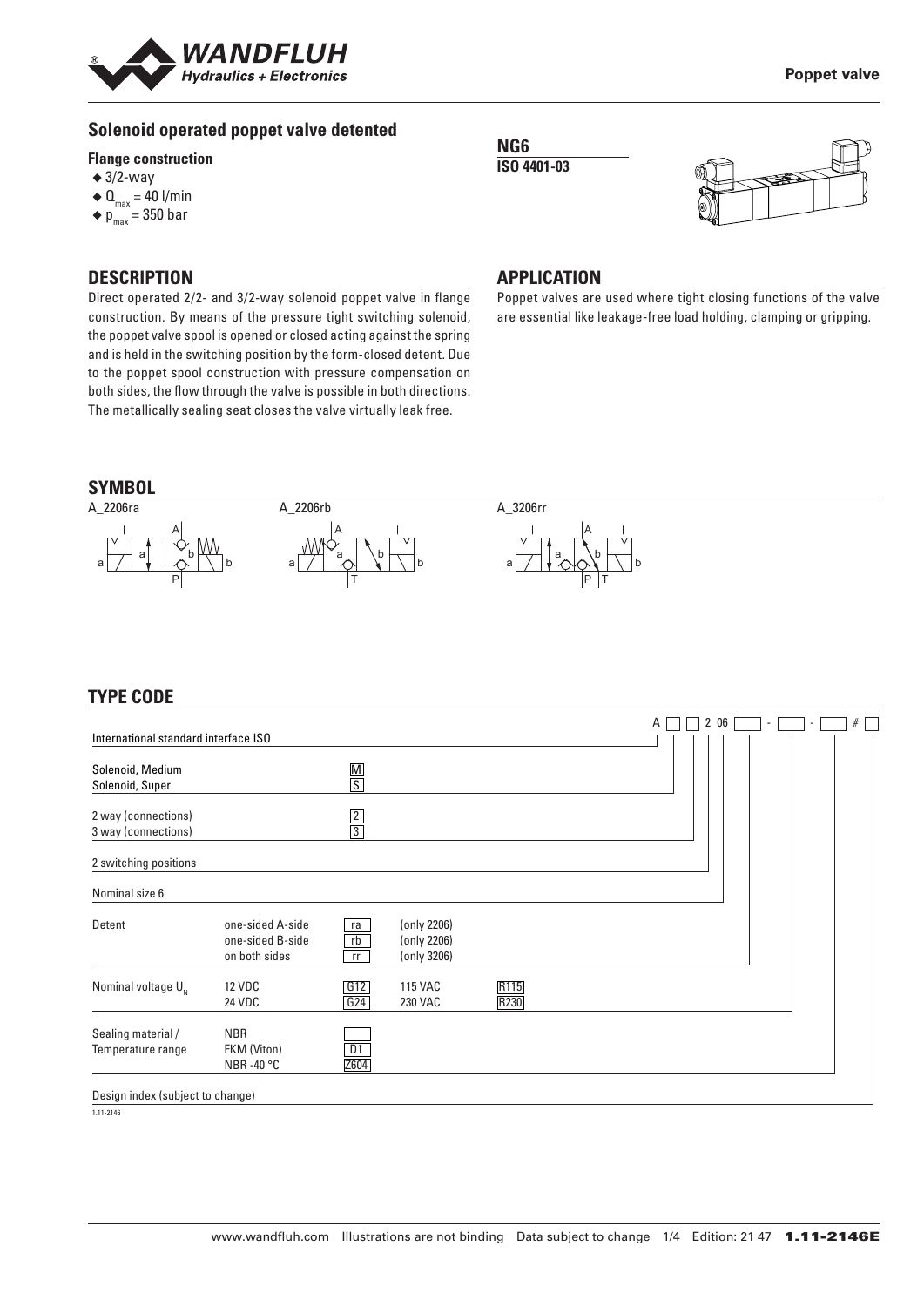

# **GENERAL SPECIFICATIONS**

| Designation         | 2/2-, 3/2-way poppet valve   |
|---------------------|------------------------------|
| Construction        | Direct operated              |
| Mounting            | Flange construction          |
| Nominal size        | NG6 according to ISO 4401-03 |
| Actuation           | Switching solenoid           |
| Ambient temperature | $-25+70$ °C                  |
| Weight              | 3,0 kg (2206)                |
|                     | 3,5 kg (3206)                |
| <b>MTTFd</b>        | 150 years                    |

# **HYDRAULIC SPECIFICATIONS**

| Working pressure            | Medium: $p_{max}$ = 160 bar<br>Super: $p_{max}$ = 350 bar                  |
|-----------------------------|----------------------------------------------------------------------------|
| Maximum volume flow         | $Q_{\text{max}}$ = 40 l/min, see characteristic                            |
| Volume flow direction       | Any (see characteristic)                                                   |
| Leakage oil                 | Poppet type, max. 0,05 ml / min (approx.<br>1 drop / min) at 30 $cSt$      |
| Fluid                       | Mineral oil, other fluid on request                                        |
| Viscosity range             | 12 mm <sup>2</sup> /s320 mm <sup>2</sup> /s                                |
| Temperature range<br>fluid  | $-25+70$ °C (NBR)<br>$-20+70$ °C (FKM)                                     |
| Contamination<br>efficiency | Class 20 / 18 / 14                                                         |
| <b>Filtration</b>           | Required filtration grade $\beta$ 1016 $\geq$ 75,<br>see data sheet 1.0-50 |

# **ELECTRICAL SPECIFICATIONS**

| Protection class            | <b>IP65</b>                                                                                            |
|-----------------------------|--------------------------------------------------------------------------------------------------------|
| Relative duty factor        | 100 % DF                                                                                               |
| Switching frequency         | 7'500/h                                                                                                |
| Service life time           | 10 <sup>7</sup> (number of switching cycles,<br>theoretically)                                         |
| Voltage tolerance           | $±$ 10 % with regard to nominal voltage                                                                |
| Standard nominal<br>voltage | 12 VDC, 24VDC, 115 VAC, 230 VAC<br>$AC = 50$ to 60 Hz, rectifier integrated in<br>the connector socket |

**Note!** Other electrical specifications see data sheet 1.1-120

#### **ACTUATION**

| Actuation  | Switching solenoid, wet pin push type,<br>pressure tight                  |
|------------|---------------------------------------------------------------------------|
| Execution  | Medium: SIN45V (Data sheet 1.1-120)<br>Super: SIS45V (Data sheet 1.1-125) |
| Connection | Connector socket EN 175301 - 803                                          |

(Medium) and 1.1-125 (Super)

# **PERFORMANCE SPECIFICATIONS**

Oil viscosity  $v = 30$  mm<sup>2</sup>/s





**Attention!** Long periods of non-actuation can reduce the switching performance

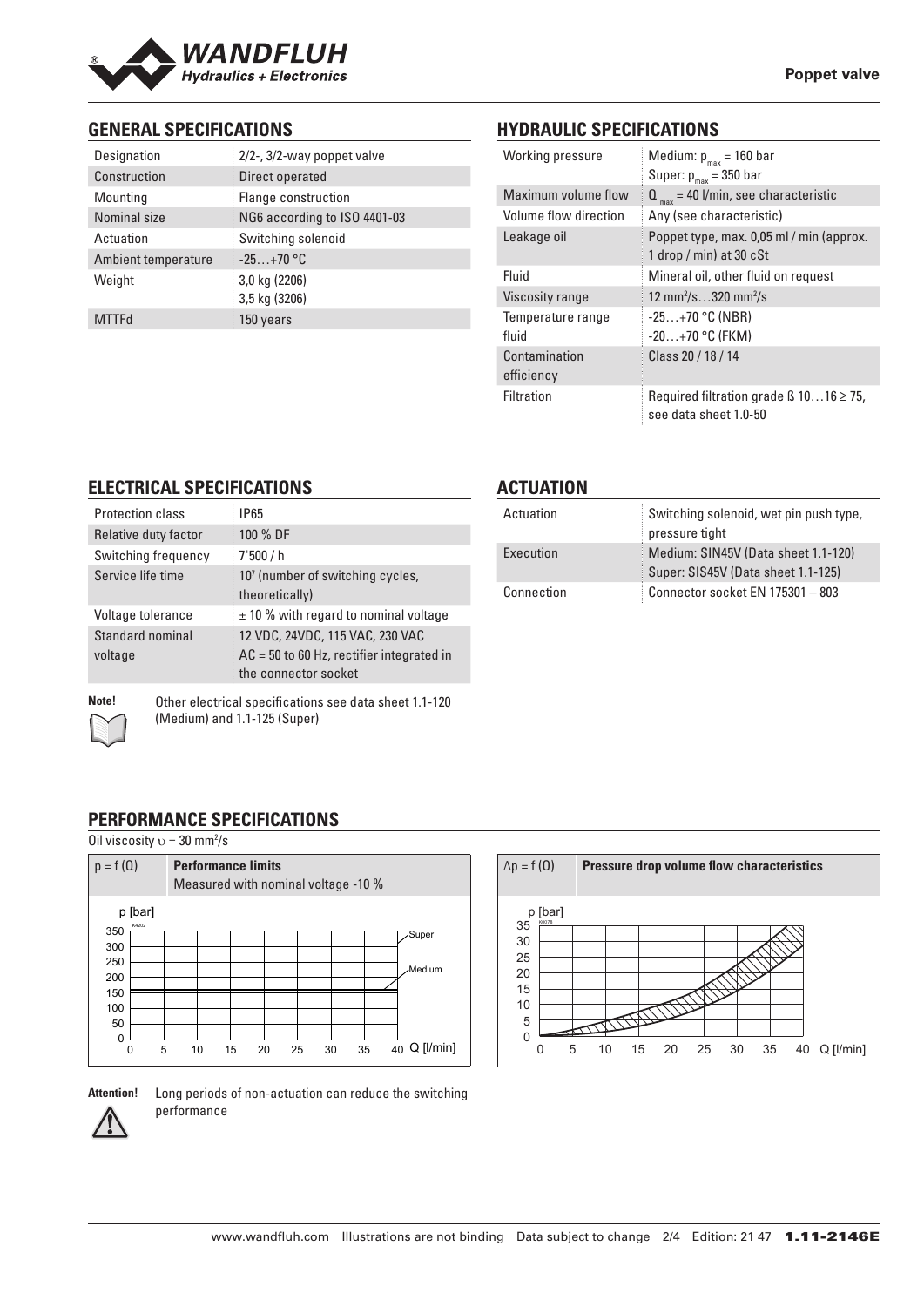

# **VALVES INSTALLED**

| The central functioning element is the poppet valve cartridge listed below |                                                     |                           |  |  |
|----------------------------------------------------------------------------|-----------------------------------------------------|---------------------------|--|--|
| Article                                                                    | Description                                         | $^{\circ}$ Data sheet no. |  |  |
| 2206                                                                       | Solenoid poppet valve cartridge normally closed NG6 | $1.11 - 2030$             |  |  |

#### **DIMENSIONS**



#### E = Air bleed screw

2206rb



# 64 237 **A B 30 35**

#### **HYDRAULIC CONNECTION**



# **PARTS LIST**

| Position Article |                      | Description                                                |
|------------------|----------------------|------------------------------------------------------------|
| 10               | 260.6<br>260.7       | Solenoid SIN45V<br>Solenoid SIS45V                         |
| 15               | 239.2033             | Screw plug HB0 (incl. seal)                                |
| 30               | 219,2001             | Electric plug A (grey)                                     |
| 35 <sup>1</sup>  | 219.2002             | Electric plug B (black)                                    |
| 50               | 246.2190             | Socket head screw M5 x 90 DIN 912                          |
| 70               | 160.2093<br>160.6092 | 0-ring ID 9,25 x 1,78 (NBR)<br>0-ring ID 9,25 x 1,78 (FKM) |

## **ACCESSORIES**

| <b>Fixing screws</b>           | Data sheet 1.0-60  |
|--------------------------------|--------------------|
| Threaded subplates             | Data sheet 2.9-30  |
| <b>Multi-station subplates</b> | Data sheet 2.9-60  |
| Module type manifold blocks    | Data sheet 2.9-100 |
| <b>Technical explanations</b>  | Data sheet 1.0-100 |
| <b>Filtration</b>              | Data sheet 1.0-50  |
| Relative duty factor           | Data sheet 1.1-430 |

#### **MANUAL OVERRIDE**

Screw plug (HB0), no actuation possible Optionally: HB6 or HN(K)  $\rightarrow$  See data sheet 1.1-311

#### **SEALING MATERIAL**

NBR or FKM (Viton) as standard, choice in the type code